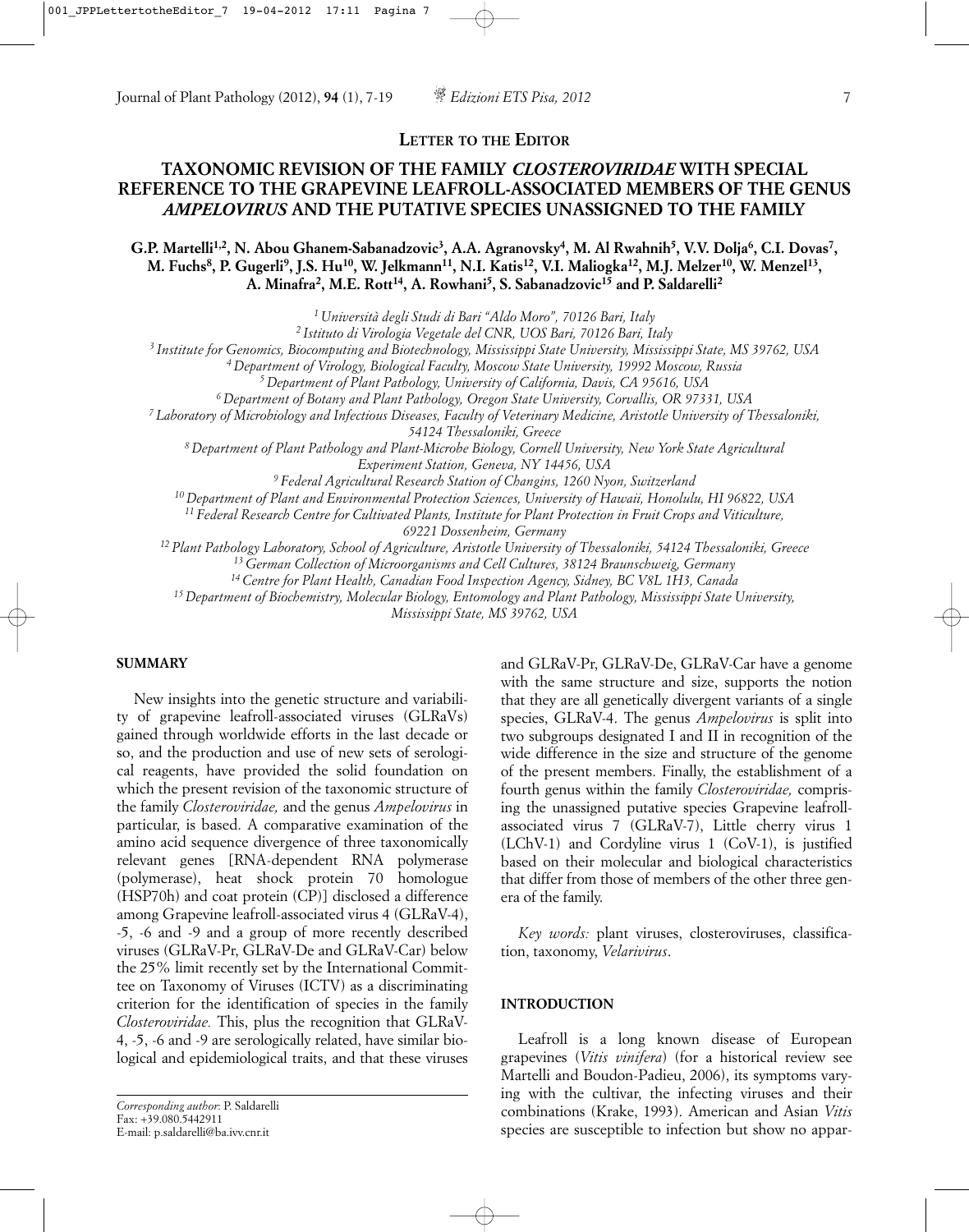ent symptoms, except for a more or less pronounced decrease in vigour. Exceptions are *V. riparia* Gloire, *V. coignetiae* and *V. californica* which display leaf reddening when infected by some of the disease-associated viruses (Greif *et al*., 1993; Saldarelli *et al.*, 2005; Klaassen *et al*., 2011).

The viral nature of leafroll disease was inferred by the positive results of transmission trials made in Germany (Scheu, 1935) and confirmed 11 years later in California (Harmon and Snyder, 1946). The causal agent, however, had remained unknown until the late 1970s when Namba *et al*. (1979) found closterovirus-like particles in Japanese vines with leafroll symptoms, and associated this type of virus with the disease. The first partial characterization of two serologically different such viruses, referred to as "type I" and "type II", came a few years afterwards from Switzerland (Gugerli *et al.*, 1984). It was the beginning of a nomenclature based on the use of numerals to identify seemingly different viruses.

In the years that followed, the number of putatively new closterovirus species identified in vines with leafroll symptoms in Europe and the USA increased in such a disorderly way (Table 1), that a revision of their classifi-

cation and nomenclature was required. The serological relationships of all leafroll-associated viruses reported in the literature were re-investigated to assess their taxonomic status, and their nomenclature was set in order (Boscia *et al.*, 1995). These authors, in accordance with the determination of the International Committee of Taxonomy of Viruses (ICTV) that Arabic rather than Roman numerals were to be used for virus names, renamed these viruses Grapevine leafroll-associated virus 1 to 5, and identified a sixth member of the group (GLRaV-6). The seventh (GLRaV-7) and eigth (GLRaV-8) member were reported later from Italy (Choueiri *et al*., 1996) and the USA (Monis, 2000), respectively.

When the family *Closteroviridae* was revised in 2002, based on the molecular and epidemiological properties of its representatives as suggested by Karasev (2000), GLRaV-2 was assigned to the genus *Closterovirus,* comprising primarily aphid-transmitted viruses, GLRaV-1, - 3, -4, -5, -6 and -8 were classified as approved or putative species in the genus *Ampelovirus,* comprising exclusively mealybug-transmitted viruses, whereas GLRaV-7 was given the status of unassigned putative species to the family (Martelli *et al*., 2002). GLRaV-9, described

| Table 1. Current classification and some properties of Grapevine leafroll-associated viruses (GLRaVs). |  |  |  |
|--------------------------------------------------------------------------------------------------------|--|--|--|
|--------------------------------------------------------------------------------------------------------|--|--|--|

| Virus                | Genus                       | Coat<br>protein<br>(kDa) | Genome size (nts)<br>(GenBank<br>accession No.) | <b>ORFs</b><br>(No.) | Vectors                                       | First record fide<br>Boscia et al. (1995)<br>and this paper        |
|----------------------|-----------------------------|--------------------------|-------------------------------------------------|----------------------|-----------------------------------------------|--------------------------------------------------------------------|
| GLRaV-1              | Ampelovirus                 | 34                       | 18,659<br>(JQ023131)                            | 9                    | Mealybugs, soft<br>scale isects               | Gugerli et al. (1984)                                              |
| GLRaV-2              | Closterovirus               | 22                       | 16,494<br>(AY88162)                             | 8                    | Unknown                                       | Zimmermann et al.<br>(1990)                                        |
| GLRaV-3              | Ampelovirus                 | 35                       | 18,498<br>(EU259806)                            | 12                   | Mealybugs, soft<br>scale and scale<br>insects | Zee et al. (1987)                                                  |
| GLRaV-4              | Ampelovirus                 | 35                       | 13,830<br>(FI467503)                            | 6                    | Mealybugs                                     | Hu et al. (1990)                                                   |
| $GLRaV-5$            | Ampelovirus                 | 35                       | 13,384 <sup>a</sup><br>(FR822696)               | 6                    | Mealybugs                                     | Zimmermann et al.<br>(1990):<br>Walter and<br>Zimmermann<br>(1991) |
| GLRaV-6              | Ampelovirus                 | 35                       | 13,807<br>(FJ467504)                            | 6                    | Mealybugs                                     | Gugerli and Ramel<br>(1993); Gugerli et<br>al. (1997)              |
| GLRaV-7              | Unassigned in the<br>family | 37                       | 16,496<br>(HE588185)                            | 10                   | Unknown                                       | Choueiri et al.<br>(1996)                                          |
| GLRaV-8 <sup>b</sup> | <i>Ampelovirus</i>          | 37                       | ND                                              | <b>ND</b>            | Unknown                                       | Monis (2000)                                                       |
| GLRaV-9              | Ampelovirus                 | 35                       | 12,588 <sup>a</sup><br>(AY29781)                | 6                    | Mealybugs                                     | Alkowni et al.<br>(2004)                                           |
| GLRaV-Pr             | Ampelovirus                 | 30                       | 13,696<br>(AM182328)                            | 6                    | Mealybugs                                     | Maliogka et al.<br>(2009);                                         |
| GLRaV-Car            | Ampelovirus                 | 29                       | 13,626<br>(FJ907331)                            | 6                    | Unknown                                       | Abou Ghanem-<br>Sabanadzovic et al.<br>(2010)                      |

<sup>a</sup> Nearly complete sequence; <sup>b</sup> Cancelled from the 9th ICTV Report (Martelli *et al.*, 2011a); ND, not determined.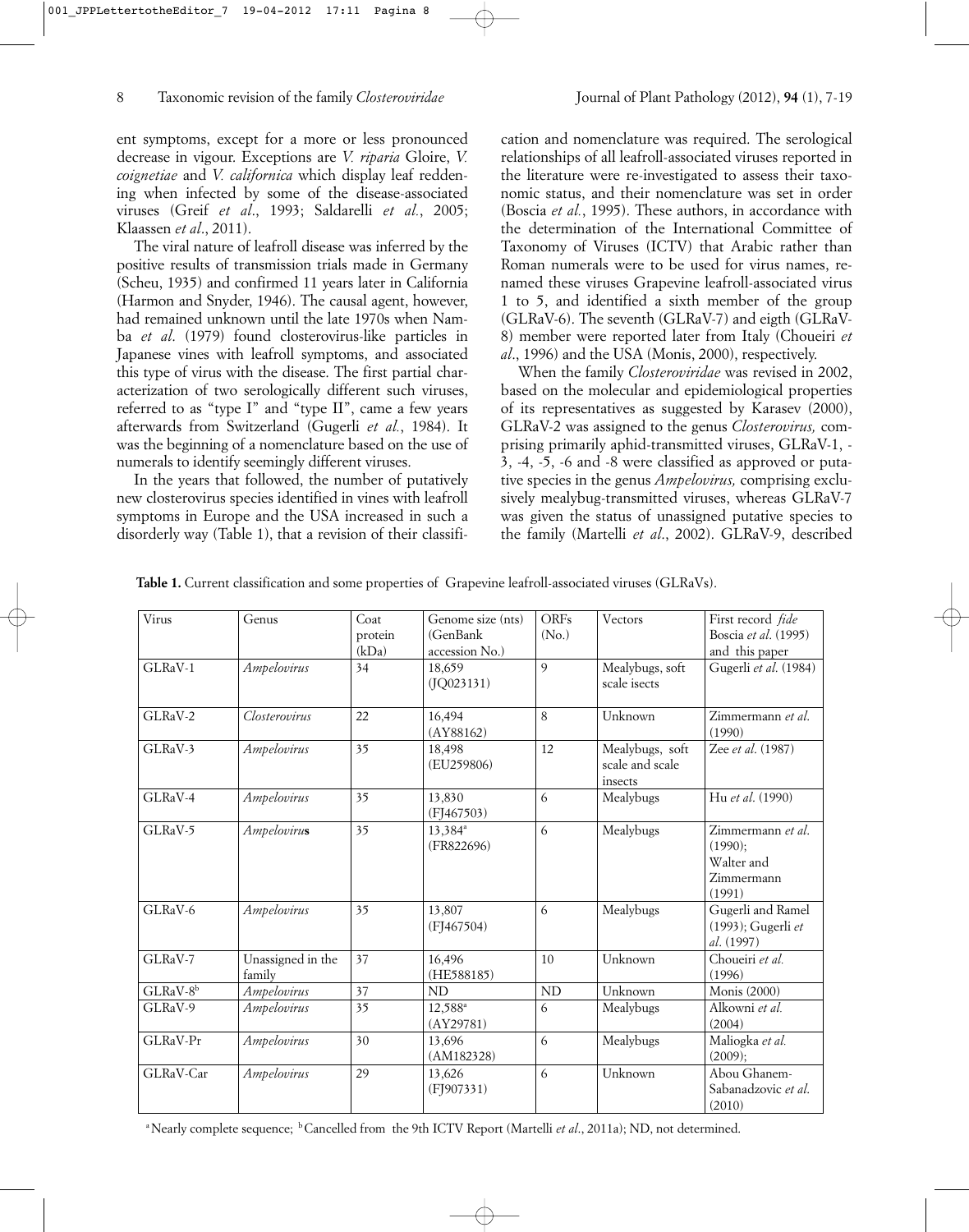later by Alkowni *et al.* (2004), is currently retained as a putative ampelovirus species (Martelli *et al.*, 2011a).

From 2006 onwards, new ampelovirus isolates have been described (Saldarelli *et al*., 2006; Maliogka *et al*., 2008, 2009; Elbeaino *et al*., 2009; Abou Ghanem-Sabanadzovic *et al.*, 2010) three of which have been extensively or totally sequenced and proposed as putative new species: Grapevine leafroll-associated virus Pr (GLRaV-Pr, sequence originally deposited in GenBank under the name of GLRaV-10), Grapevine leafroll-associated virus De (GLRaV-De, sequence originally deposited under the name GLRaV-11) (Maliogka *et al*., 2008, 2009) and Grapevine leafroll associated-Carnelian virus (GLRaV-Car) (Abou Ghanem-Sabanadzovic *et al.,* 2010).

So, by 2011, the number of GLRaVs had grown to 12: one closterovirus (GLRaV-2), 10 ampeloviruses (GLRaV-1, -3, -4, -5, -6, -8, -9, GLRaV-Pr, GLRaV-De, GLRaV-Car) and one unassigned species (GLRaV-7). This is indeed a unique situation because, to the best of our knowledge, none of the known virus diseases of any woody crop has such a high number of viruses of the same type implicated in its aetiology.

Such an unusual scenario raises a number of questions, among which the following three seem to be most significant:

- (i) Are all of the GLRaVs real viruses?
- (ii) Should the existing ampeloviruses be retained as truly distinct species?
- (iii) Is the current classification of GLRaVs correct?

In the following section an attempt is made to provide an aswer to the above queries based on the information that became available over the last decade or so.

### **Are all the GLRaVs real viruses?**

**The case of Grapevine leafroll-associated virus 8.** The presence of a putative new ampelovirus denoted Grapevine leafroll-associated virus 8 (GLRaV-8), in a leafroll-affected vine [accession LR 102 (Monis and Bestwick, 1997)] was reported in 2000 from the USA (Monis, 2000). The identification was based on the isolation from the infected vine of a 37 kDa protein which was sequenced (GenBank accession No. AF233936) and used for raising monoclonal antibodies that did not react with antigens from GLRaV-1 to GLRaV-7 (Monis, 2000). The characterization of this virus did not progress further and, because the original virus source and the serological reagents are no longer available (J. Monis, personal communication), confirmatory work could not be carried out. However, the examination of two completely sequenced *Vitis vinifera* genomes has recently revealed that both contain the DNA counterpart of the putative GLRaV-8 RNA sequence (Bertsch *et al.,*

2009). The discovery that this sequence, rather than being of viral origin, is part of the grapevine genome, prompted the removal of GLRaV-8 from the membership of the genus *Ampelovirus* (Martelli *et al*., 2011a).

So, by the end of 2011, the number of GLRaVs had dropped to 11, most of which (9) being unquestionably regarded as approved or putative members of the genus *Ampelovirus.*

#### **Should the present ampeloviruses be retained as truly distinct species?**

The membership of the genus *Ampelovirus* and, by and large, of the family *Closteroviridae,* has been determined by the discriminating criteria for the identification of virus species approved by the ICTV (Martelli *et al.* 2005) and enforced up to 2011:

- (i) Particle size
- (ii) Size of CP, as determined by deduced amino acid sequence data
- (iii) Serological specificity using discriminatory monoclonal or polyclonal antibodies
- (iv) Genome structure and organization (number and relative location of the ORFs)
- (v) Amino acid sequence of relevant gene products (CP, CPm, HSP70h) differing by more than 10%
- (vi) Vector species and specificity
- (vii) Magnitude and specificity of natural and experimental host range
- (vii) Cytopathological features (aspect of inclusion bodies and origin of cytoplasmic vesicles).

The fully or partially sequenced closteroviruses identified in leafroll-diseased vines were found to possess extensive variation in the size and structure of their genomes. Due to the ease of obtaining molecular data in comparison to biological data and controversial serological data caused by the inconsistent reactivity of some of the available reagents, the molecular parameters became the single most important criterion for the recognition of new species. When the narrow 10% boundary in the sequence identity of taxonomic relevant genes was broken, novel putative species were identified, thus favouring the growth of the population of leafroll-associated agents to the unprecedented current size.

The increase of the discriminating threshold from 10% to 25% for three taxonomically relevant genes (polymerase, HSP70h and CP) recently approved by the ICTV (Martelli *et al*., 2011a) and the production of new sets of monoclonal antibodies to GLRaVs (Gugerli, 2009), now allows researchers to re-consider the taxonomic structure of the genus *Ampelovirus* and the validity of its grapevine-infecting members.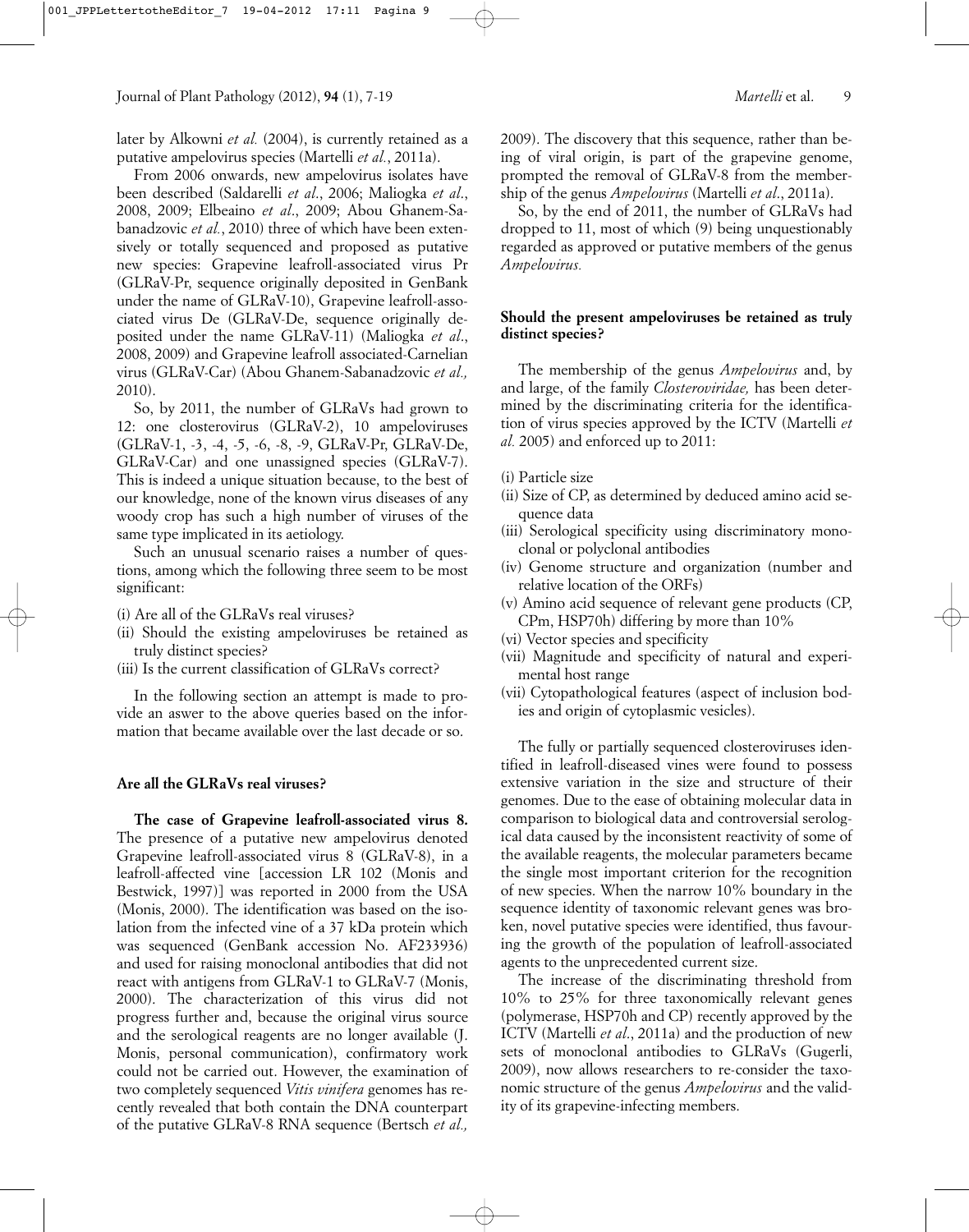**The case of** *Grapevine leafroll-associated virus 1* **and** *3***.** GLRaV-1 has a genome 18,659 nts in size, comprising 9 ORFs (10 genes) (GenBank accession No. JQ023131). The duplication of the hypervariable minor coat protein gene (CPm1 and CPm2) (Fig. 1A) (Little *et al*., 2001; Little, 2004), represents a unique trait of this virus. In trees constructed with the complete animo acid sequences of the phylogenetically relevant genes polymerase, HSP70h and CP, GLRaV-1 clusters with species of the genus *Ampelovirus,* next to *Grapevine leafroll-associated virus 3* (GLRaV-3) (Fig. 2), with which it is serologically very distantly related (Seddas *et al*., 2000). Divergence at the amino acid level of the CP sequence of 37 distinct viral isolates [AF195822, ABM05865, ACT79559, ACV52939 and Alabi *et al*. (2011)] ranges between 4 and 20%, whereas the divergence of the HSP70h gene sequence of 29 of the above isolates is the range of 10%, i.e. within the 25% boundary.

GLRaV-1 induces strong leafroll symptoms in naturally infected vines and in graft-inoculated indicators, and is transmitted aspecifically and with a semi-persistent modality by pseudococcid mealybugs of the genera *Heliococcus, Phenacoccus* and *Planococcus* and soft scale insects of the genera *Pulvinaria, Neopulinaria* and *Parthenolecanium* (Martelli and Boudon-Padieu, 2006; Tsai *et al*., 2010). Cytological modifications of infected grapevine cells consist of inclusion bodies made up of clusters of membranous vesicles with fibrillar content,

originated from proliferation of the peripheral membrane of mitochondria, intermixed with loose aggregates of virus particles (Faoro *et al.,* 1991; Faoro, 1997).

GLRaV-3, the type species of the genus *Ampelovirus*, has a genome 18,498 nts in size comprising 12 ORFs (13) genes) (Fig. 1B). The divergence at the amino acid level of the CP sequence of 31 virus isolates from the USA (14 sequences), Brazil (6), South Africa (4), Portugal (3), People's Republic of China (3), Chile (2) and one each from Australia, Taiwan and Iran does not exceed 6%. The divergence of the HSP70h gene of eight distinct isolates is in the range of 3-4%, except for the 15% value of a New Zealand source (ABP49570). As to the polymerase, the divergence registered in nine different isolates is 5%, with a maximum of 12% for an Italian strain (ABC42904). None of these isolates breaks the 25% threshold of genetic variability.

Like GLRaV-1, GLRaV-3 is a strong leafroll inducer to naturally infected vines and graft-inoculated indicators, and is transmitted aspecifically and with a semi-persistent modality by pseudococcid mealybugs of the genera *Heliococcus, Phenacoccus, Planococcus* and *Pseudococcus*, soft scale insects of the genera *Pulvinaria, Neopulinaria Parthenolecanium, Coccus, Saissetia, Parasaissetia* and scale insects of the genus *Ceroplastes* (Martelli *et al*., 2011b). Cytopathological modifications are comparable to those induced by GLRaV-1, i.e. inclusion bodies



**Fig. 1.** Schematic representation of the genome structure of: (A) *Grapevine leafroll-associated virus* 1 (GLRaV-1) and (B) *Grapevine leafroll-associated virus* 3 (GLRaV-3), both members of Subgroup I of the genus *Ampelovirus*, and (C) Grapevine leafroll-associated virus 4 (GLRaV-4), the type representative of Subgroup II.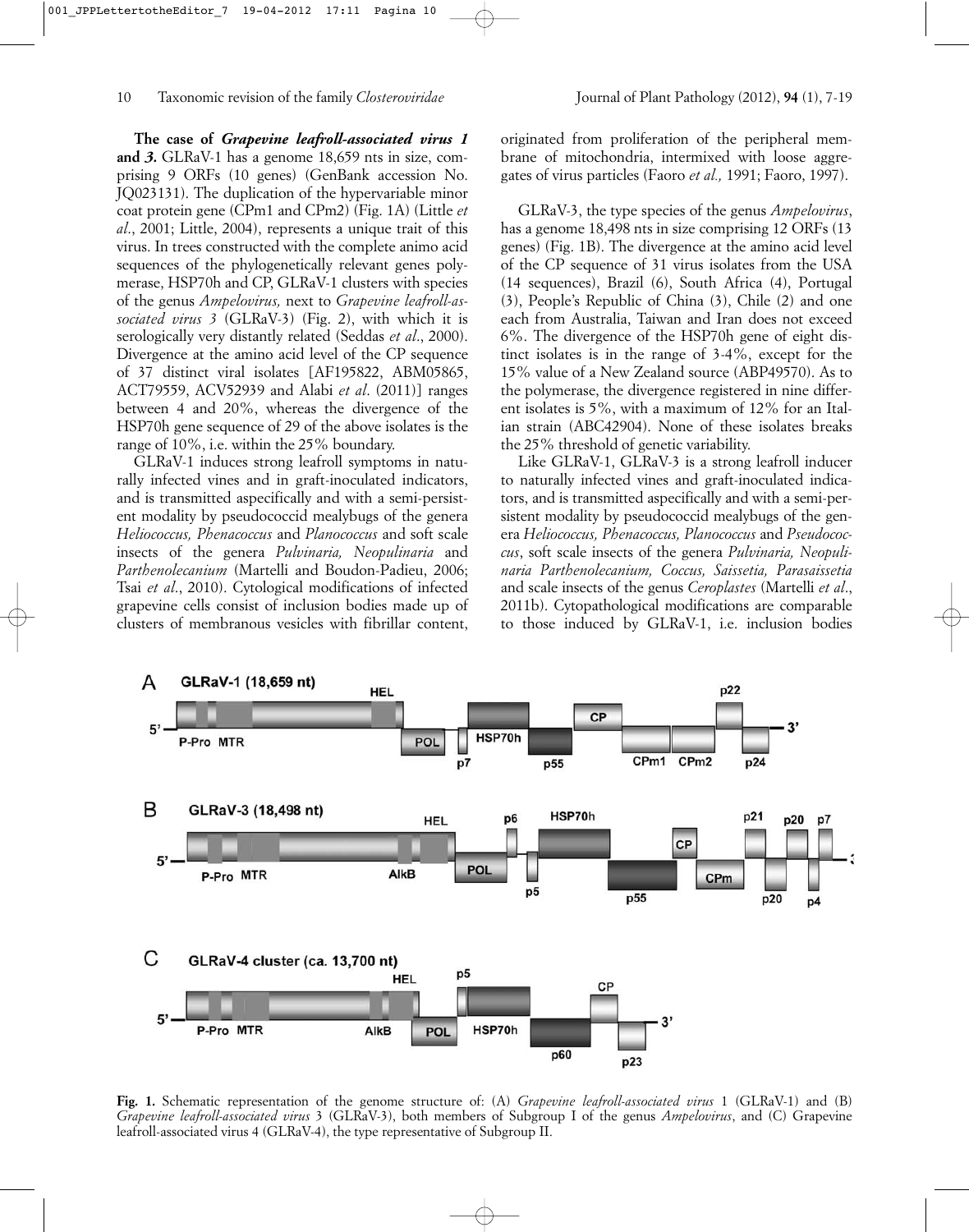

**Fig. 2.** Phylogenetic tree constructed with complete amino acid sequences of the HSP70h gene of members of family *Closteroviridae*. Distances are proportional to branch lengths. Bootstrap values are indicated at the main branch nodes. The bar represents 0.1 amino acid change per site. Viruses used in the tree, their abbreviations and accession numbers are: genus *Ampelovirus*: *Grapevine leafroll-associated virus 1* (GLRaV-1, AAF22740); *Grapevine leafroll-associated virus 3* (GLRaV-3, NP\_813799); Grapevine leafrollassociated virus 4 (GLRaV-4, FJ467503); Grapevine leafroll-associated virus 5 (GLRaV-5, NC\_016081); Grapevine leafroll-associated virus 6 (GLRaV-6, FJ467504); Grapevine leafroll-associated virus 9 (GLRaV-9, AAL63810); Grapevine leafroll-associated virus Car (GRLaV-Car; ACT67478); Grapevine leafroll-associated virus Pr (GLRaV-Pr, YP\_002364305); Grapevine leafroll-associated virus De (GLRaV-De, AM494395); *Little cherry virus 2* (LChV-2; AF531505); *Pineapple mealybug wilt-associated virus 1* (PMWaV-1; AAL66711); *Pineapple mealybug wilt- associated virus 2* (PMWaV-2; AAG13941); *Pineapple mealybug wilt-associated virus 3* (PMWaV-3; ABD62350); *Plum bark necrosis stem pitting-associated virus* (PBNSPaV; YP\_001552326). Genus *Closterovirus: Beet yellow stunt virus* (BYSV, AAC55662); *Beet yellows virus* (BYV, AAF14302), *Citrus tristeza virus* (CTV; NP\_042864); *Carrot yellow leaf virus* (CYLV; YP\_003075968); *Grapevine leafroll-associated virus 2* (GLRaV-2, AAC40858); *Mint virus 1* (MV-1, YP\_224093); *Raspberry leaf mottle virus* (RLMoV, ABO15357), *Strawberry chlorotic fleck-associated virus* (SCFaV, ABI23185); Fig mild mottle-associated virus (FMMoaV, ACU57193). Genus *Crinivirus: Beet pseudoyellows virus* (BPYV, NP\_940788); *Blackberry yellow vein-associated virus* (BYVaV, AAW67738); *Cucurbit yellow stunting disorder virus* (CYSDV, CAA11494); *Lettuce infectious yellows virus* (LIYV, NP\_619695), *Lettuce chlorosis viru*s (LCV, ACQ82510); *Potato yellow vein virus* (PYVV, YP\_054417); *Tomato infectious chlorosis virus* (TICV, ACN88745); *Tomato chlorosis virus* (ToCV, AAD01790); *Bean yellow disorder virus* (BYDV, ABY66965). Unassigned or unclassified viruses: Little cherry virus 1 (LChV-1, NP045004), Mint vein banding-associead virus (MVBaV, AAS57941); Olive leaf yellowing-associated virus (OLYaV, CAD29309); Grapevine leafroll-associated virus 7 (GLRaV-7, HE588185); Cordyline virus 1 (CoV-1; HM588723), Heat shock 70 protein from *Arabidopsis thaliana* (NP\_187864) was used as outgroup.

made up of clusters of membranous vesicles originated from the proliferation of the peripheral membrane of mitochondria, intermixed with loose aggregates of virus particles (Faoro *et al.,* 1991; Faoro 1997).

Notwithstanding the similarity in the biological and epidemiological behaviour and the distant serological relatedness, GLRaV-1 and GLRaV-3 are recognized as distinct species (large difference in genome structure) and have an intraspecific molecular variability in the deduced amino acid sequence of polymerase and HSP70h, and CP genes that does not exceed 20%. These viruses, together with *Little cherry virus 2* (LChV-2) and *Pineapple mealybug wilt-associated virus 2* (PMWaV-2), form a coherent cluster in phylogenetic trees constructed with the sequence of HSP70h (Fig. 2) and the other two genes (data not shown). This cluster is comprised in a distinct branch of the tree, giving rise to an aggregate that, as suggested by Maliogka *et al*. (2008), constitutes a subgroup now denoted Subgroup I (Fig. 3).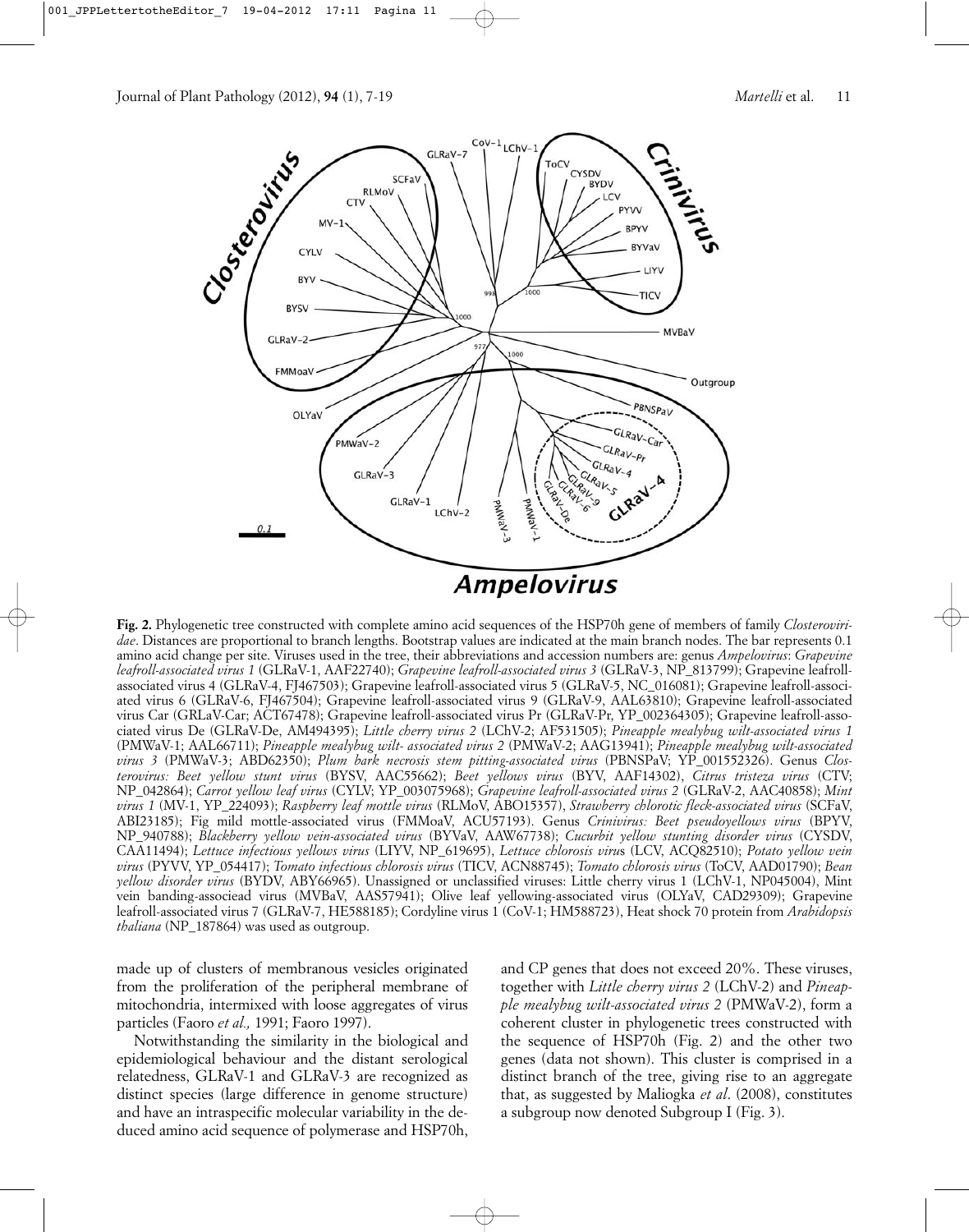**The case of the Grapevine leafroll-associated virus 4 cluster.** The identification of GLRaV-4, -5, -6 and -9 as distinct ampelovirus species was dictated primarily by the apparent lack of serological relationship among them (Boscia *et al*., 1995; Alkowni *et al*., 2004). However, when molecular data emerged (Good and Monis, 2001; Abou Ghanem-Sabanadzovic *et al*., 2003, 2006; Dovas and Katis, 2003; Saldarelli *et al*., 2006) it became evident that these four viruses formed a coherent phylogenetic cluster, that grew to seven members when the sequences of GLRaV-Pr, GLRaV-De, and GLRaV-Car became available (Maliogka *et al*., 2008, 2009; Abou Ghanem-Sabanadzovic *et al*., 2010) (Fig. 2). GLRaV-De has recently been identified as a variant of GLRaV-6 (Abou Ghanem-Sabanadzovic *et al*., 2012).

Although it had been pointed out that these viruses could represent genetic variants of a single species (Martelli, 2009; Elbeaino *et al*., 2009), no action for a taxonomic revision could be taken until the complete genomic sequences of GLRaV-4, -5 and -6 were ob-

tained, as this represented the third obstacle standing on the way, the others being the above recalled 10% threshold and the apparent lack of serological relatedness. Since this task has now been accomplished (Abou Ghanem-Sabanadzovic *et al*., 2012; Thompson *et al*., 2012) and GLRaV-5, -6 and -9 proved to be serologically related to GLRaV-4 (Gugerli, 2009; Abou Ghanem-Sabanadzovic *et al.*, 2012), it becomes feasible to delineate, in accordance with these authors, a novel taxonomic scenario, whereby GLRaV-4 becomes a reference species comprising the formerly approved (GLRaV-5) and putative [GLRaV-6 (and its -De variant) and GLRaV-9] ampelovirus species and the unclassified GLRaV-Pr and GLRaV-Car (Fig. 3).

The foundation on which this revision rests is the recognition that:

(i) all these viruses have the smallest (*ca.* 13,700 nts) and the simplest [six ORFs (seven genes) and the lack of a recognizable CPm] genome within the family *Clos-*



**Fig. 3.** Phylogenetic tree constructed with complete amino acid sequences of the HSP70h gene of members of family *Closteroviridae*. Distances are proportional to branch lengths. Bootstrap values are indicated at the main branch nodes. The bar represents 0.1 amino acid per site. Viruses used in the tree, their abbreviations and accession numbers are the same as in Fig. 2. The tree shows: (i) the suggested splitting of the genus *Ampelovirus* into two coherent subgroups including viral species with a large (in excess of 17,000 nts) and complex (9 to 12 ORFs) genome (Subgroup I) and with a smaller (aproximately 13,000-14,000 nts) and simpler (6 ORFs) genome (Subgroup II); (ii) the allocation of the three virus species (GLRaV-7, LChV-1 and CoV-1) included in the novel genus *Velarivirus,* in a branch of the tree next to that comprising members of the genus *Crinivirus*.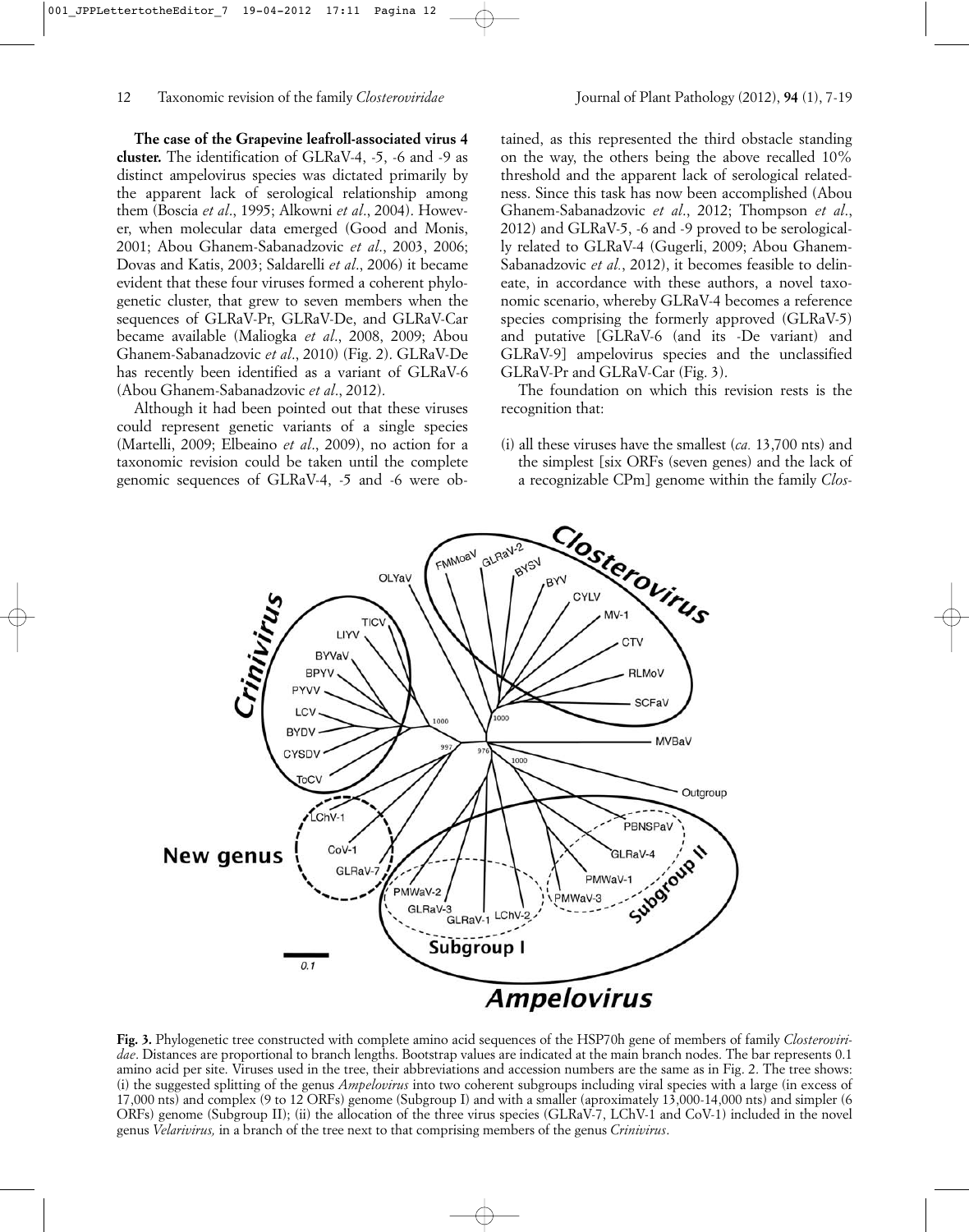*teroviridae* (Fig. 1C), thus resembling very much the ancestral progenitor common to the family hypothesized by Dolja *et al.* (2006);

- (ii) the molecular divergence at the amino acid level of the polymerase, HSP70h and CP genes of none of the viruses exceeds 25%, with the exception of the 33% value shown by the GLRaV-Car HSP70h (Tables 2, 3 and 4).
- (iii) all viruses have a similar biological behaviour, i.e. association with a symptomatology milder than that elicited by GLRaV-1 and GLRaV-3 and transmissibility by pseudococcid mealybugs, though experimentally ascertained only for GLRaV-4, GLRaV-5, GLRaV-9, a Cypriot isolate of GLRaV-Pr (Sim *et al*., 2003; Elbeaino *et al*., 2009; Tsai *et al*., 2010) and GLRaV-6 (E. Herrbach, personal communication)

As shown in Fig. 3, GLRaV-4 forms, together with *Plum bark necrosis stem pitting-associated virus* (PBNSPaV), *Pineapple mealybug wilt-associated virus 1*

# **Is the current classification of GLRaVs correct?**

**The case of Grapevine leafroll-associated virus 7.** GLRaV-7 was originally found in an unidentified apparently symptomless white-berried grapevine cultivar from Albania (accession AA42) which, however, induced leafroll symptoms onto grafted cv. Cabernet sauvignon indicators, thus justifying the name given to the virus (Choueiri *et al*., 1996). The geographical distribution of GLRaV-7 is rather wide, as it comprises European (Albania, Armenia, Greece, Hungary, Italy, Switzerland), Near East (Egypt, Palestine, Turkey), North (USA) and South (Chile) American countries and China (Martelli, 2009).

**Table 2.** RNA-dependent RNA polymerase amino acid sequence identity (%) of members of the "GLRaV-4 cluster"

|           | GLRaV-9 | GLRaV-5 | GLRaV-6 | GLRaV-4 | GLRaV-Pr | GLRaV-Car | Mean<br>divergence $(\% )$ |
|-----------|---------|---------|---------|---------|----------|-----------|----------------------------|
| GLRaV-9   | 100     | 90      | 89      | 85      | 83       |           | 15                         |
| GLRaV-5   | 90      | 100     | 89      | 86      | 82       | 76        | 15                         |
| GLRaV-6   | 89      | 89      | 100     | 87      | 85       | 78        | 14                         |
| GLRaV-4   | 85      | 86      | 87      | 100     | 82       | 74        | 17                         |
| GLRaV-Pr  | 83      | 82      | 85      | 82      | 100      |           | 18                         |
| GLRaV-Car | 77      | 76      | 78      | 74      |          | 100       | 24                         |

**Table 3.** Heat shock protein 70 homologue amino acid sequence identity (%) of members of the "GLRaV-4 cluster"

|           | GLRaV-De | GLRaV-6 | GLRaV-9 | GLRaV-5 | GLRaV-4 | $GLRaV-Pr$ | GLRaV-Car | Mean               |
|-----------|----------|---------|---------|---------|---------|------------|-----------|--------------------|
|           |          |         |         |         |         |            |           | divergence $(\% )$ |
| GLRaV-De  | 100      | 92      | 85      | 86      | 81      | 79         | 67        | 18                 |
| GLRaV-6   | 92       | 100     | 84      | 85      | 78      | 78         | 66        | 20                 |
| GLRaV-9   | 85       | 84      | 100     | 90      | 82      | 80         | 67        | 19                 |
| GLRaV-5   | 86       | 85      | 90      | 100     | 82      | 80         | 68        | 18                 |
| GLRaV-4   | 81       | 78      | 82      | 82      | 100     | 78         | 67        | 22                 |
| GLRaV-Pr  | 79       | 78      | 80      | 80      | 78      | 100        | -69       | 23                 |
| GRLaV-Car | 67       | 66      | 67      | 68      | 67      | 69         | 100       | 33                 |

Table 4. Coat protein amino acid sequence identity (%) of members of the "GLRaV-4 cluster"

|           | GLRaV-De | GLRaV-6 | GLRaV-5 | GLRaV-9 | GLRaV-4 | GLRaV-Car | GLRaV-Pr | Mean               |
|-----------|----------|---------|---------|---------|---------|-----------|----------|--------------------|
|           |          |         |         |         |         |           |          | divergence $(\% )$ |
| GLRaV-De  | 100      | 91      | 86      | 86      | 81      | 76        | 76       | 17                 |
| GLRaV-6   | 91       | 100     | 85      | 84      | 81      | 79        | 76       | 17                 |
| GLRaV-5   | 86       | 85      | 100     | 87      | 84      | 79        | 78       | 17                 |
| GLRaV-9   | 86       | 84      | 87      | 100     | 82      | 79        | 78       | 17                 |
| GLRaV-4   | 81       | 81      | 84      | 82      | 100     | 79        |          | 19                 |
| GLRaV-Car | 76       | 79      | 79      | 79      | 79      | 100       |          | 22                 |
| GLRaV-Pr  | 76       | 76      | 78      | 78      |         |           | 100      | 23                 |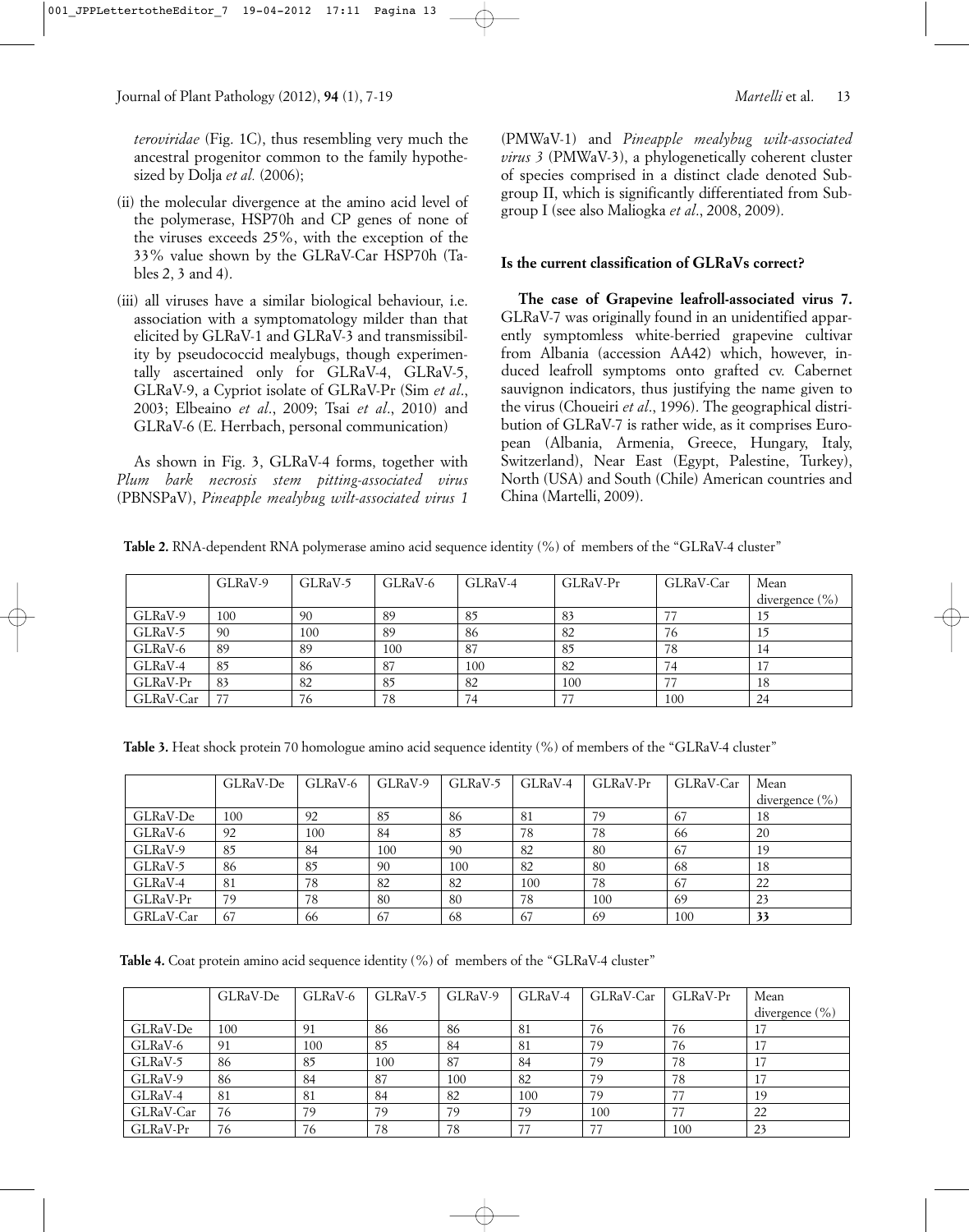GLRaV-7 has very flexuous filamentous particles with a most frequent length of 1500-1700 nm (with a predominance of 1500 nm long particles), exhibiting the cross banding and open structure of typical closterovirid virions. Its identification as a different species was largely based on the lack of reaction of an antiserum raised to its coat protein with any of the six grapevine-infecting closteroviruses known at that time (Choueiri *et al*., 1996). However, partial sequencing of the viral genome (Turturo *et al*., 2000) disclosed differences with members of the two genera of the family *Closteroviridae* with a monopartite genome (*Closterovirus* and *Ampelovirus*) suggesting GLRaV-7 be classified as an unassigned putatative species to the family, a position that it shares with Little cherry virus 1 (LChV-1) (Martelli *et al*., 2011a).

Contrary to all approved species of the genus *Ampelovirus*, GLRaV-7 and LChV-1 do not have a known vector. GLRaV-7, however, replicates in three different species of dodder (*Cuscuta reflexa*, *C. europea* and *C. campestris*) the first two of which could transmit the virus to *Tetragonia espansa* and *Nicotiana occidentalis,* respectively (Mikona and Jelkmann, 2010). This biological trait further differentiates GLRaV-7 from other agents of grapevine leafroll disease, an Australian source of which was transmitted by *C. campestris* from grape to grape but not to herbaceous hosts (Woodham and Krake, 1983).

Two GLRaV-7 isolates have been sequenced originating, respectively, from the Albanian accession AA42 (Mikona *et al*., 2009; Jelkmann *et al.,* 2012) and a Swiss selection of cv. Pinot Noir [accession FPS PN-23 (Al Rwahnih *et al.* (2012)].

The viral genome consists of 16,496 nucleotides (nt) arranged in 10 open reading frames (ORFs) (Fig. 4). As reported (Mikona *et al.,* 2009; Jelkmann *et al*., 2012; Al Rwahnih *et al.*, 2012), the genome encodes in the  $5' \rightarrow 3'$ direction: (i) a polyprotein 267 kDa in size comprising the protease, methyltransferase, and helicase domains (ORF1a) and the 60 kDa RNA-dependent RNA polymerase (ORF 1b); (ii) a 8 kDa putative protein (ORF2) that overlaps ORF1b. This protein has predicted transmembrane helices and resembles small membrane proteins encoded by other closteroviruses, such as *Beet yellows virus* (BYV), where it is expressed by a subgenomic messenger RNA (Al Rwahnih *et al*., 2012); (iii) a 4 kDa hydrophobic protein with a putative transmembrane domain (ORF3); (iv) the 62 kDa HSP70h protein (ORF4); (v) a 10 kDa protein showing homology with the small-sized proteins (p4 to p10) coded for by RNA-2 of some criniviruses at the same genomic position (ORF5); (vi) a 61 kDa protein matching the comparable product, referred to as "p60", encoded by all members of the family *Closteroviridae* (ORF6); (vii) the coat protein (CP) 34 kDa in size (ORF7) and (viii) the minor coat protein (CPm) 69 kDa in size (ORF8). ORF9 and ORF10 putatively code for a 25 kDa and a 27 kDa protein, respectively, neither of which shares similarities with other viral proteins in the current database. It is to be noted that the AUG initiation codons of ORFs 2, 3 and 5 are not in an optimal context for expression (Lutcke *et al.,* 1987). The 5' and 3' untranslated regions (UTRs) are 47 and 283 nt in size, respectively, and have no apparent similarity with those of other closteroviruses. By analogy with other members of the family *Closteroviridae*, the genome expression strategy is thought to



**Fig. 4.** Schematic representation of the genome structure of the members of the novel genus *Velarivirus*.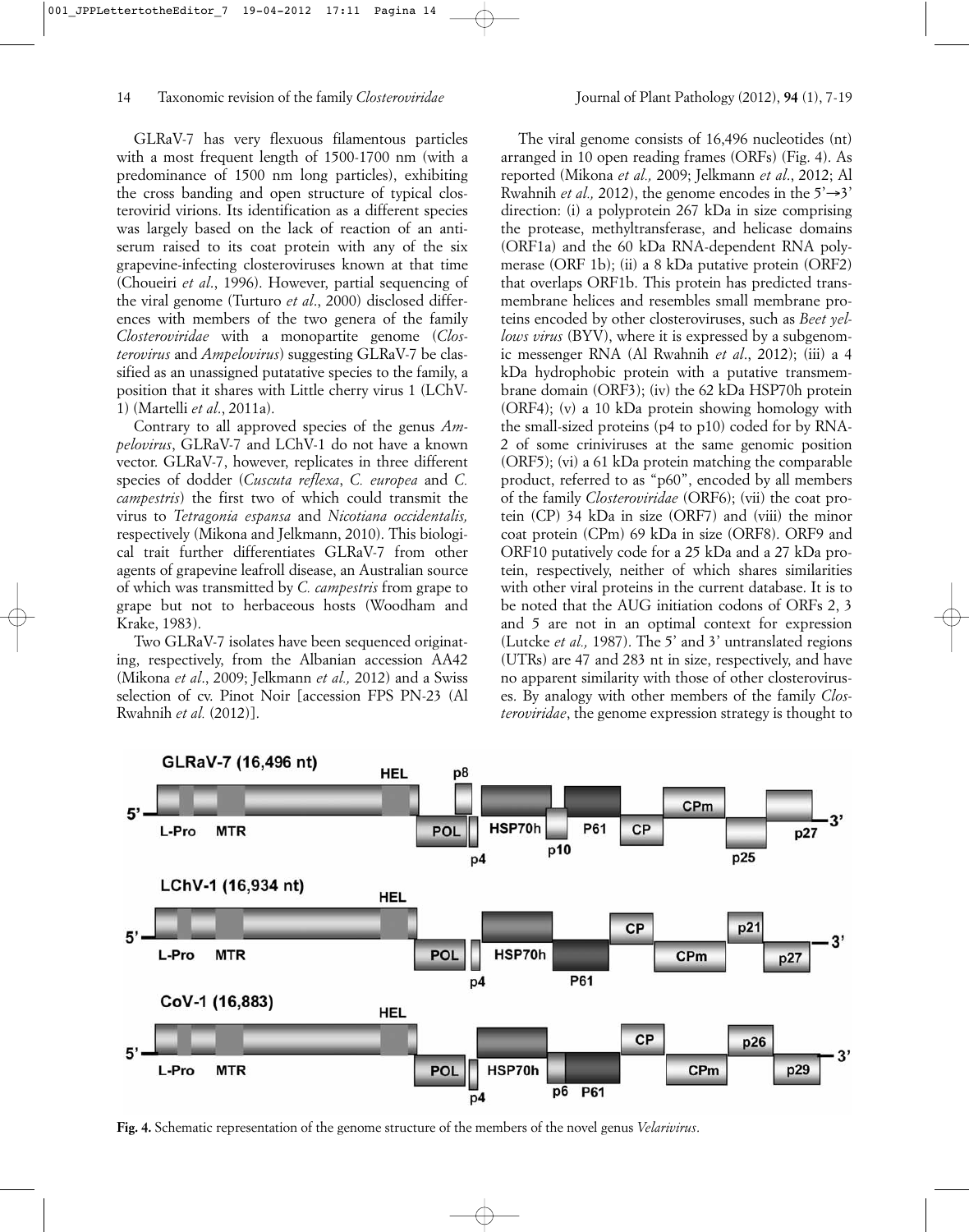encompass direct translation and proteolytic processing of the polyprotein encoded by ORF1, a +1 ribosomal frameshift for the expression of the RdRp domain encoded by ORF1b and the expression of downstream ORFs by 3' co-terminal subgenomic RNAs (Martelli *et al*., 2011a).

The genome structure of GLRaV-7 resembles that of LChV-1 and of Cordyline virus 1 (CoV-1), a novel closterovirus-like virus infecting ti plants (*Cordyline fruticosa*) in Hawaii (Melzer *et al*., 2011), except for the apparent lack in LChV-1 of ORF2 and ORF5, and of ORF2 in CoV-1 (Fig. 4).

In phylogenetic trees constructed with the HSP70h sequences, GLRaV-7, LChV-1 and CoV-1 group together in a clade related to that comprising members of the genus *Crinivirus* (Fig. 2, 3). Furthermore, from a comparative analysis of three taxonomic relevant genes (polymerase, HSP70h and CP) of the three viruses (including both GLRaV-7 isolates) with comparable genes of members of the genera *Closterovirus*, *Ampelovirus* and *Crinivirus*, it appears that the highest identity at the amino acid level is shared with criniviruses (Table 5).

As discussed by Jelkmann *et al.* (2012), differences of GLRaV-7, LChV-1 and CoV-1 with members of the three extant genera of the family *Closteroviridae* reside in:

Ampeloviruses: (i) genome size and structure [number of genes intermediate between that of the largest (Subgroup I) and the smallest (Subgroup II) members of the genus]; (ii) biological traits, i.e. lack of a recognized vector, transmission through dodder to herbaceous hosts [ascertained for GLRaV-7 and LChV-1 (Jelkmann *et al.,* 2009; Mikona and Jelkmann, 2010)]; (iii) distant phylogenetic relationships (RdRp, HSP70h and CP protein identity at the amino acid level always lower than 30% for any gene).

Closteroviruses: (i) genome size and structure (lower number of genes, CPm preceding CP); (ii) lack of a recognized vector; (iii) distant phylogenetic relationships (RdRp, HSP70h and CP protein identity at the amino acid level always lower than 30% for any gene).

Criniviruses: Genome structure (monopartite versus bipartite/tripartite, diverse gene arrangement); (ii) lack of a recognized vector; (iii) phylogenetic relationships closer than that with closteroviruses and ampeloviruses but still distant (RdRp, HSP70h and CP protein identity at the amino acid level slightly exceeding 50% only for the polymerase gene).

Overall, these differences seemed to be relevant enough to support the suggestion that a fourth genus comprising GLRaV-7 and LChV-1 could be created within the family *Closteroviridae* (Martelli, 2011). The discovery of CoV-1 (Melzer *et al*., 2011), a third virus with molecular properties resembling those of GLRaV-7 and LChV-1, prompted the contemporary proposal for the establishment of a novel genus comprising GLRaV-7, LChV-1 and CoV-1 (Al Rwahnih *et al*., 2012; Jelkmann *et al.*, 2012), provisionally denoted *Velarivirus* (Al Rwahnih *et al*., 2012).

The validity of the name GLRaV-7 was questioned, based on the fact that the Swiss isolate of this virus does not induce symptoms in naturally infected cv. Pinot noir vines nor in graft-inoculated cv. Cabernet franc indicators (Al Rwahnih *et al*., 2012). Also the original Albanian source (AA42) was apparently symptomless, but induced leafroll symptoms on the indicators. By contrast, the Greek and Californian grapevine accessions analyzed for the presence of GLRaV-7 were reported to show "very mild or uncertain leafroll symptoms" (Avgelis and Boscia, 2001) or to be "symptomatic and asymptomatic" with no further details (Morales and Monis, 2007). Molecular re-examination of accession AA42 done at Bari and Dossenheim showed that no closteroviruses other than GLRaV-7 are present in this vine (P. Saldarelli and W. Jelkmann, unpublished information), and equally negative was an Illumina deep-sequencing run done at Bari (P. Saldarelli and A. Minafra, unpublished information). These findings support the notion that GLRaV-7 is a valid name worth retaining.

In conclusion, the critical re-examination of the taxonomic structure of the family *Closteroviridae* prompted by the outcome of the studies conducted over the last

**Table 5.** Amino acid identity (%) of complete sequences of three taxonomically relevant genes [RNA-dependent RNA polymerase (polymerase), heat shock protein 70 homologue (HSP70h), and coat protein (CP)] of GLRaV-7-Alb (numerator) and GLRaV-7-Swi (denominator) with the comparable genes of Little cherry virus 1 (LChV-1) and Cordyline virus 1 (CoV-1), and of all definitive members of the three current genera of the family *Closteroviridae.*

|                                | Polymerase  | HSP70h            | CP.               |
|--------------------------------|-------------|-------------------|-------------------|
| Little cherry virus 1 (LChV-1) | 54/54       | 42/43             | 32/31             |
| Cordyline virus $1$ (CoV-1)    | 54/54       | 40/39             | 25/29             |
| Crinivirus                     | 47-53/48-49 | 34-40/37-39       | $15 - 21/18 - 22$ |
| Ampelovirus                    | 23-29/25-28 | $21 - 27/25 - 26$ | $8-14/10-14$      |
| Closterovirus                  | 29-35/27-29 | $24 - 25/24 - 26$ | $10-12/12-13$     |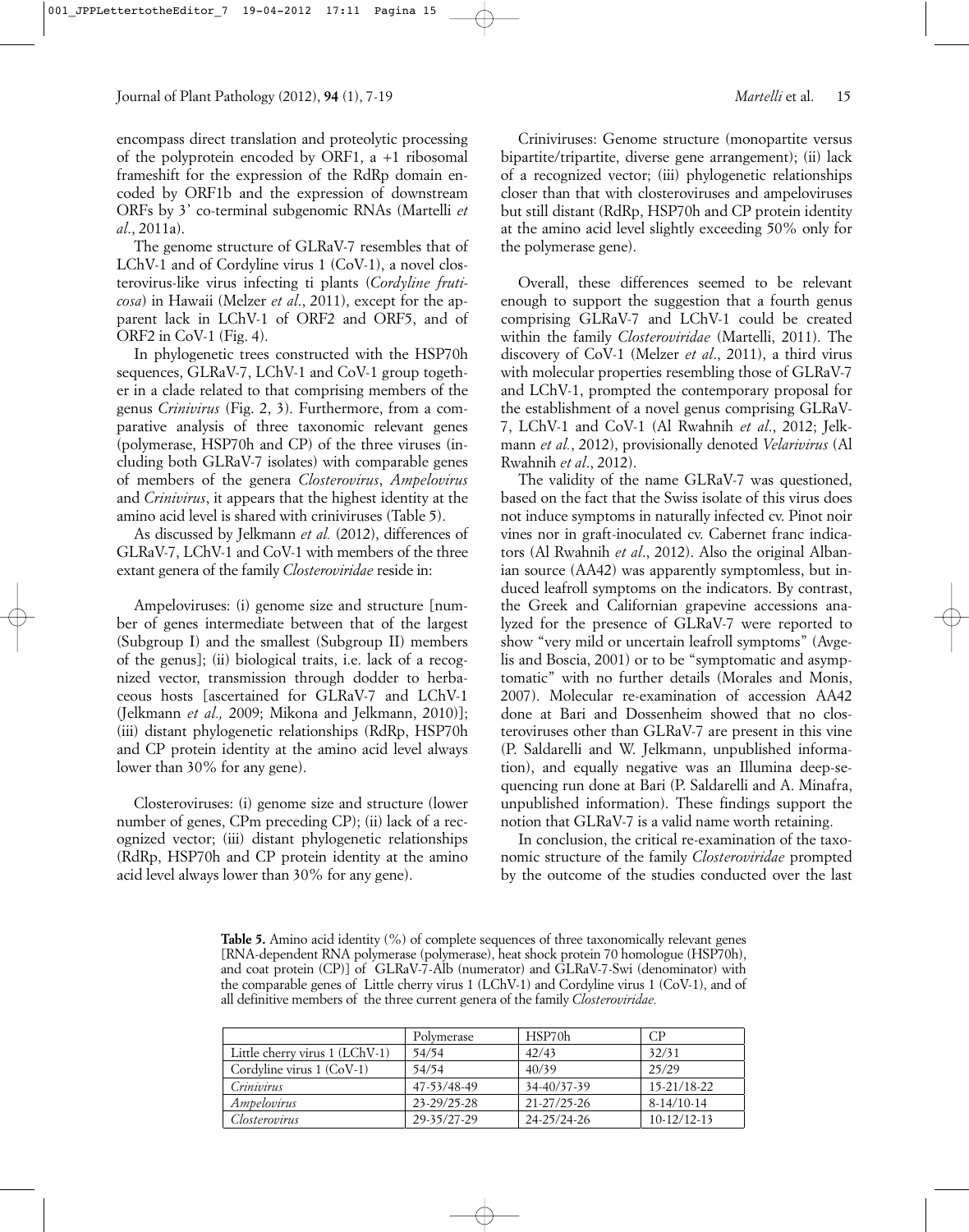**Table 6.** Proposed new taxonomic configuration of the family *Closteroviridae*.

| <b>GENUS</b>                                                                                            | <b>VECTORS</b>        |  |
|---------------------------------------------------------------------------------------------------------|-----------------------|--|
| Closterovirus                                                                                           |                       |  |
| <b>Approved species</b><br>Beet yellows virus (BYV)                                                     | Aphids                |  |
| Beet yellow stunt virus (BYSV)<br>Burdock yellows virus (BuYV)                                          |                       |  |
| Carnation necrotic fleck (CNFV)                                                                         |                       |  |
| Carrot yellow leaf virus (CYLV)<br>Citrus tristeza virus (CTV)                                          |                       |  |
| Grapevine leafroll-associated virus 2 (GLRaV-2)                                                         |                       |  |
| Mint virus 1 (MV-1)<br>Wheat yellow leaf virus (WYLV)                                                   |                       |  |
| <b>Putative species</b>                                                                                 |                       |  |
| Alligator weed stunting virus (AWSV)<br>Clover yellows virus (CYV)                                      |                       |  |
| Dendrobium vein necrosis virus (DVNV)                                                                   |                       |  |
| Festuca necrosis virus (FNV)<br>Fig leaf mottle associated virus -1 (FLMaV-1)                           |                       |  |
| Fig mild mottle virus (FMMV)                                                                            |                       |  |
| Raspberry leaf mottle virus (RLMV)<br>Strawberry chlorotic fleck-associated virus (SCFaV)               |                       |  |
| Ampelovirus                                                                                             |                       |  |
| <b>Approved species</b><br>Subgroup I                                                                   | Mealybugs, soft scale |  |
| Grapevine leafroll-associated virus 1 (GLRaV-1)                                                         | and scale insect      |  |
| Grapevine leafroll-associated virus 3 (GLRaV-3)<br>Little cherry virus 2 (LChV-2)                       |                       |  |
| Pineapple mealybug wilt-associated virus 2 (PMWaV-2)                                                    |                       |  |
| Subgroup II                                                                                             | Mealybugs             |  |
| Grapevine leafroll-associated virus 4 (GLRaV-4)<br>Pineapple mealybug wilt-associated virus 1 (PMWaV-1) |                       |  |
| Pineapple mealybug wilt-associated virus 3 (PMWaV-3)                                                    |                       |  |
| Prunus bark necrosis stem pitting-associated virus (PBNSPaV)                                            |                       |  |
| Crinivirus<br><b>Approved species</b>                                                                   |                       |  |
| Abutilon yellows virus (AbYV)                                                                           | Whiteflies            |  |
| Bean yellow disorder virus (BYDV)                                                                       |                       |  |
| Beet pseudoyellows virus (BPYV)<br>Blackberry yellow vein-associated virus (BYVaV)                      |                       |  |
| Cucurbit yellow stunting disorder virus (CYSDV)                                                         |                       |  |
| Lettuce chlorosis virus (LCV)<br>Lettuce infectious yellows virus (LIYV)                                |                       |  |
| Potato yellow vein virus (PYVV)                                                                         |                       |  |
| Strawberry pallidosis-associated virus (SpaV)                                                           |                       |  |
| Sweet potato chlorotic stunt virus (SPCSV)<br>Tomato chlorosis virus (ToCV)                             |                       |  |
| Tomato infectious chlorosis virus (TICV)                                                                |                       |  |
| <b>Putative species</b><br>Diodia vein chlorosis virus (DVCV)                                           |                       |  |
| Cucurbit chlorotic yellow virus (CCYV)                                                                  |                       |  |
| Velarivirus                                                                                             |                       |  |
| Cordyline virus 1 (CoV-1)<br>Grapevine leafroll-associated virus 7 (GLRaV-7)                            | Unknown               |  |
| Little cherry virus 1 (LChV-1)                                                                          |                       |  |
| Approved unassigned species<br>Mint vein banding virus (MVBaV)                                          | Aphids                |  |
|                                                                                                         |                       |  |
| Putative unassigned species<br>Olive leaf yellowing-associated virus (OLYaV)                            | Unknown               |  |
|                                                                                                         |                       |  |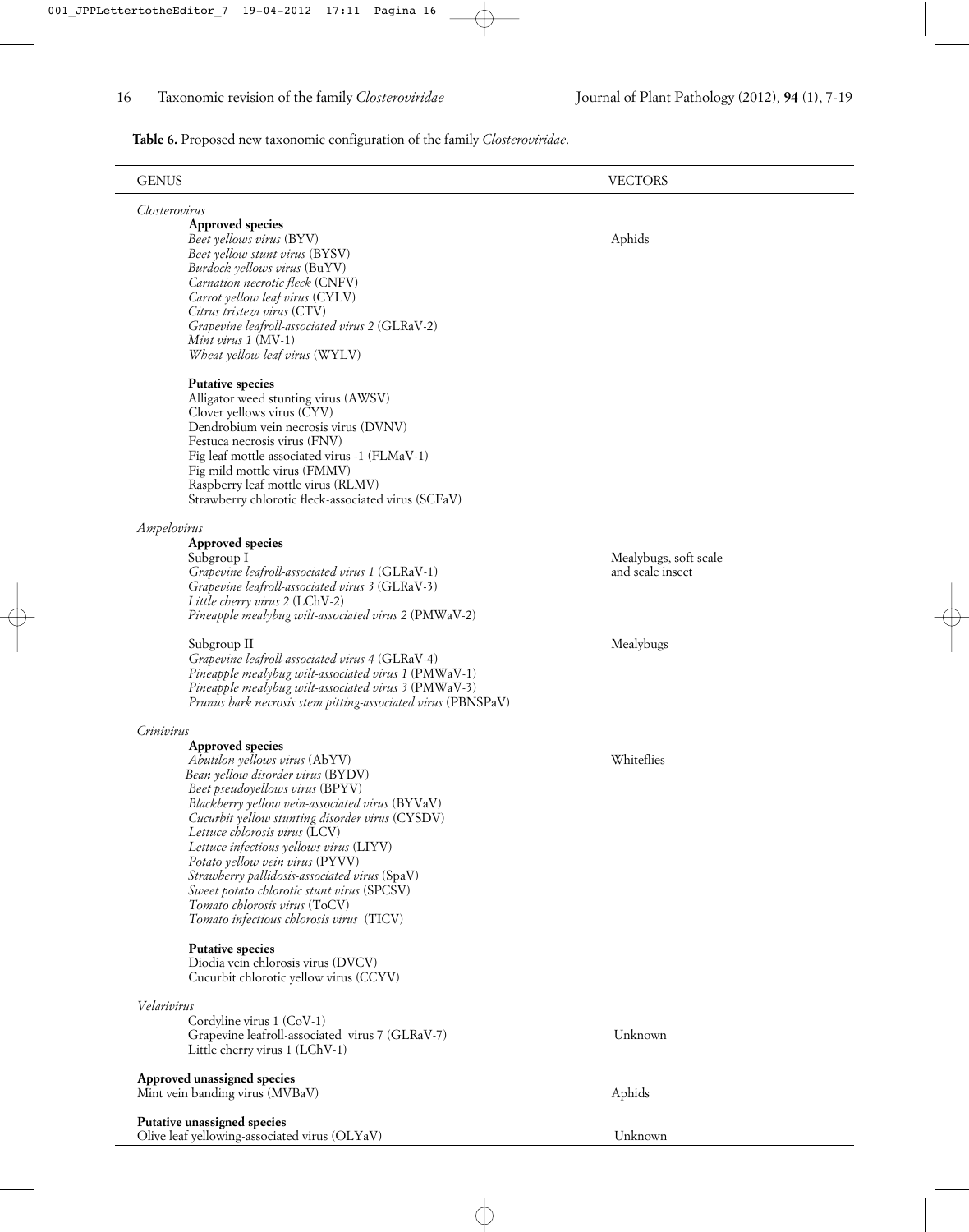few years in a number of different laboratories from many countries, inspires a proposal which, as illustrated in Table 6, encompasses:

- (i) the revision of the genus *Ampelovirus,* which is split into two subgroups accomodating, respectively, four species with a large (*ca.* 15,000 to over 18,000 nts) and complex (9 to 12 ORFs) genome (Subgroup I) and four species with a smaller (13,000-14,000 nts) and simpler (6 ORFs) genome (Subgroup II);
- (ii) the drastic reduction in the number of members of Sugroup II due to the identification of GLRaV-5, -6, -9, -Pr, and -Car as molecular variants of GLRaV-4. These variants constitute phylogenetically distinct lineages (Maliogka *et al*., 2008) thus, to reflect former designations, they could be denoted GLRaV-4 strain 5; GLRaV-4 strain 6; GLRaV-4 strain 9; GLRaV-4 strain Pr and GLRaV-4 strain Car;
- (iii) the creation of a fourth genus provisionally called *Velarivirus*, comprising two former unassigned viruses (GLRaV-7 and LChV-1) and the newly described  $CoV-1$ .

To become effective, the proposed taxonomic modifications must be examined and approved in a step-wise manner by the various bodies of the ICTV and then be ratified by the ICTV Plenum.

## **REFERENCES**

- Abou Ghanem-Sabanadzovic N., Sabanadzovic S., Roy G., Rowhani A., 2003. Partial molecular characterization of Grapevine leafroll-associated virus 4. *Extended Abstracts 14th Meeting of ICVG, Locorotondo (Bari), Italy*: 42.
- Abou Ghanem-Sabanadzovic N., Sabanadzovic S., Gugerli P., Rowhani A., 2006. Molecular characterization of grapevine leafroll associated viruses 4 and 6. *Extended Abstracts 14th Meeting of ICVG, Stellenbosch, South Africa:* 30-31.
- Abou Ghanem-Sabanadzovic N., Sabanadzovic S., Uyemoto J.K., Golino D., Rowhani A., 2010. A putative new ampelovirus associated with grapevine leafroll disease. *Archives of Virology* **155**: 1871-1876.
- Abou Ghanem-Sabanadzovic N., Sabanadzovic S., Gugerli P., Rowhani A., 2012. Genome organization, serology and phylogeny of grapevine leafroll-associated viruses 4 and 6: Taxonomic implications. *Virus Research* **163**: 120-128.
- Alabi O.J., Al Rwahnih M., Karthikeyan G., Poojari S., Fuchs M., Rowhani A., Naidu R.A., 2011. *Grapevine leafroll-associated virus 1* occurs as genetically diverse populations. *Phytopathology* **101**: 1446-1456.
- Alkowni R., Rowhani A., Daubert S., Golino D., 2004. Partial characterization of a new ampelovirus associated with grapevine leafroll disease. *Journal of Plant Pathology* **86**: 123-133.
- Al Rwahnih M., Dolja V.V., Daubert S., Koonin E.V., Rowhani A., 2012. Genomic and biological analyses of a virus from a symptomless grapevine support a new genus

within the family *Closteroviridae*. *Virus Research* **163**: 302- 309.

- Avgelis A., Boscia D., 2001. Grapevine leafroll-associated closterovirus 7 in Greece. *Phytopathologia Mediterranea* **40**: 289-292.
- Bertsch C., Beuve M., Dolja V.V., Wirth M., Pelsy F., Herrbach E., Lemaire O., 2009. Retention of the virus-derived sequences in the nuclear genome of grapevine as a potential pathway to virus resistance. *Biology Direct* 4: 21.
- Boscia D., Greif C., Gugerli P., Martelli G.P., Walter B., Gonsalves D., 1995. Nomenclature of leafroll-associated putative closteroviruses. *Vitis* **34**: 171-175.
- Choueiri E., Boscia D., Digiaro M., Castellano M.A., Martelli G.P., 1996. Some properties of a hitherto undescribed filamentous virus of the grapevine. *Vitis* **35**: 91-93.
- Dolja V.V., Kreuze J.F., Valkonen J.P.T., 2006. Comparative and functional genomics of closteroviruses. *Virus Research* **117**: 38-51.
- Dovas C.I., Katis N.I., 2003. Application of spot multiplex nested RT-PCR for the simultaneous detection of viruses associated to rugose wood and leafroll grapevine diseases. *Extended Abstracts 14th Meeting of ICVG, Locorotondo (Bari), Italy*: 192.
- Elbeaino T., Numic F., Digiaro M., Sabanadzovic S., Martelli G.P., 2009. Partial characterization of a grapevine leafrollassociated virus from an infected Cypriot vine of cv. Mavro. *Journal of Plant Pathology* **91**: 479-484.
- Faoro F., Tornaghi R., Belli G., 1991, Localization of closteroviruses in grapevine thin sections and their identification by immunogold labelling. *Journal of Phytopathology* **133**: 297-306.
- Faoro F., 1997. Cytopathology of closteroviruses and trichoviruses infecting grapevines. In: Monette P.L. (ed). Filamentous Viruses of Woody Plants, pp. 29-47. Research Signpost, Trivandrum, India.
- Fazeli C.F., Rezaian M.A., 2000. Nucleotide sequence and organization of ten open reading frames in the genome of Grapevine leafroll-associated virus 1 and identification of three subgenomic RNAs. *Journal of General Virology* **81**: 605-615.
- Good X., Monis J., 2001. Partial genome organization, identification of the coat protein gene, and detection of Grapevine leafroll-associated virus 5. *Phytopathology* **91**: 274-281.
- Greif C., Legin R., Cornuet P., Walter B., 2003. Involvement of two grapevine leafroll-associated viruses in syndromes distinct from leafroll of *Vitis vinifera*. *Extended Abstracts 11th Meeting of ICVG, Montreux, Switzerland*: 64.
- Gugerli P., Brugger J.J., Bovey R., 1984. L'enroulement de la vigne: mise en évidence de particules virales et développement d'une méthode immunoenzymatique pour le diagnostic rapide. *Revue Suisse de Viticulture, Arboriculture et Horticulture* **16**: 299-304.
- Gugerli P., Ramel M.E., 1993. Grapevine leafroll-associated virus II analysed by monoclonal antibodies. *Extended Abstracts 11th Meeting of ICVG, Montreux, Switzerland*: 23-24.
- Gugerli P., Brugger J.J., Ramel M.E., 1997. Identification immuno-chimique du sixième virus associé à la maladie de l'enroulement de la vigne et amelioration des techniques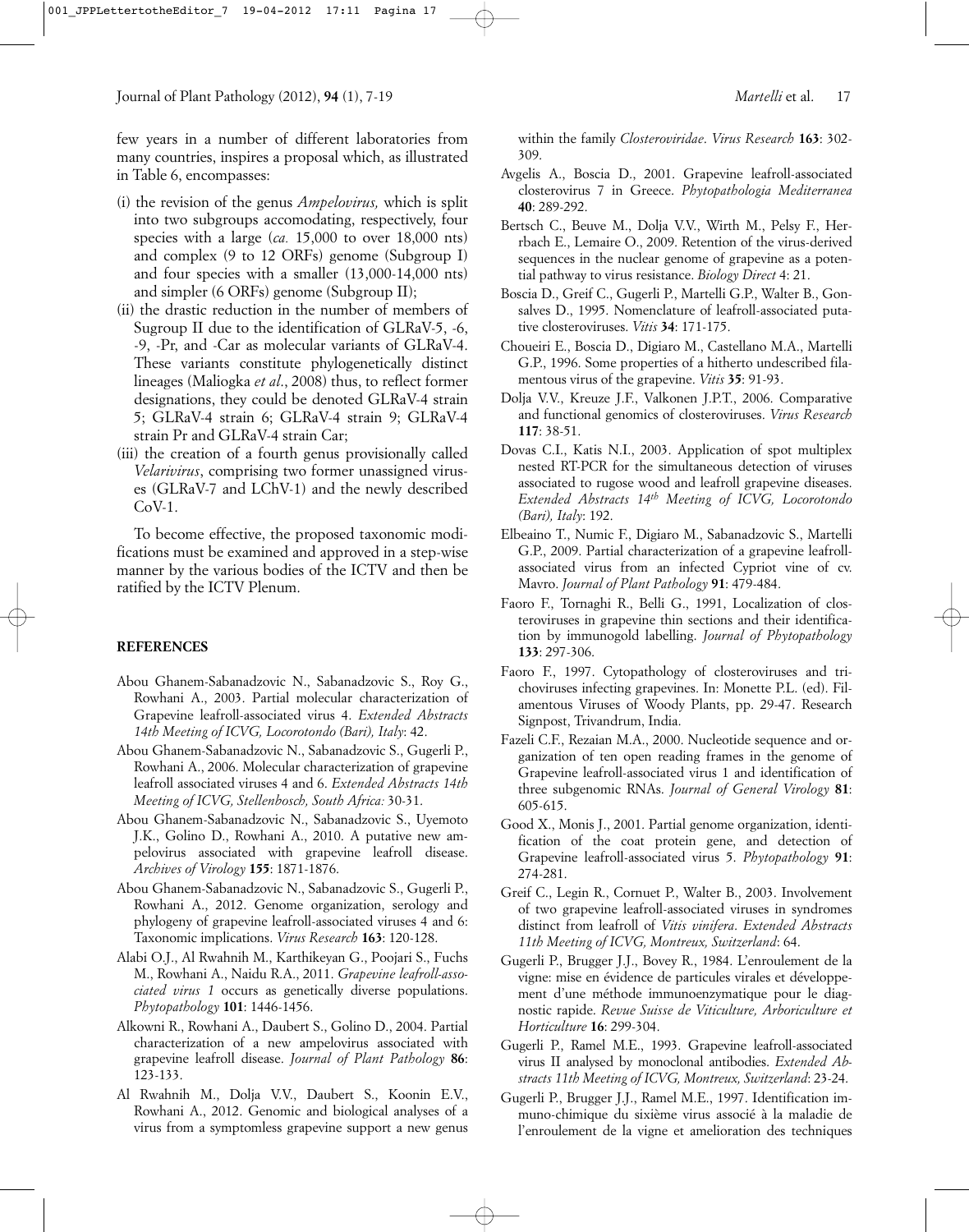de diagnostic pour la selection sanitaire en viticulture. *Revue Suisse de Viticulture, Arboriculture et Horticulture* **29**: 137-141.

- Gugerli P., 2009. 25 years of serological identification of grapevine leafroll-associated viruses: antiserum and monoclonal antibodies to GLRaV-1 to GLRaV-9. *Extended Abstract 16th Meeting of ICVG, Dijon, France*: 24-28.
- Harmon F.N., Snyder F.E., 1946. Investigations on the occurrence, transmission, spread and effect of "white" fruit color in the Emperor grape. *Proceedings of the American Society of Horticultural Science* **47**: 190-194.
- Hu J.S, Gonsalves D., Teliz D., 1990. Characterization of closterovirus-like particles associated with grapevine leafroll disease. *Journal of Phytopathology* **128**: 1-4.
- Jelkmann W., Hergenhahn F., Berwarth C., 2009. Transmission of Little cherry virus 1 (LChV-1) by *Cuscuta europea* to herbaceous host plants. In: Julius-Kühn-Archiv, Neustadt, Germany. Julius Kühn-Institut: 272-274.
- Jelkmann W., Mikona C., Turturo C., Navarro B., Rott M.E., Menzel W. Saldarelli P., Minafra A., Martelli G.P., 2012. Molecular characterization and taxonomy of Grapevine leafroll-associated virus 7. *Archives of Virology.* **157**: 359- 362.
- Karasev A.V., 2000. Genetic diversity and evolution of closteroviruses. *Annual Review of Phytopathology* **38**: 293-324.
- Klaassen V.A., Sim S.T., Dangle G.S., Osman F.A., Al Rwahnhi M., Rowhani A., Golino D.A., 2011. *Vitis californica* and *Vitis californica x Vitis vinifera* hydrids are hosts for *Grapevine leafroll-associated virus 2* and -*3* and *Grapevine virus A* and *B*. *Plant Disease* **95**: 657-665.
- Krake L.R., 1993. Characterization of grapevine leafroll disease by symptomatology. *The Australian and New Zealand Wine Industry Journal* **8**: 40-44.
- Little A., Fazeli C.F., Rezaian M.A., 2001. Hypervariable genes in Grapevine leafroll-associated virus 1. *Virus Research* **80**: 109-116.
- Little A., 2004. Complete sequence, improved detection and functional analysis of Grapevine leafroll-associated virus 1 (GLRaV-1). Ph.D. Thesis, University of Adelaide, Vic., Australia.
- Lutcke H.A., Chowl K.C., Mickell F.S., Moss K.A. Kern H.F., Scheelel G.A., 1987. Selection of AUG initiation codons differs in plants and animals. *The EMBO Journal* **6**: 43-48.
- Maliogka V.I., Dovas C.I., Katis N.I., 2008. Evolutionary relationships of virus species belonging to a distinct lineage within the *Ampelovirus* genus. *Virus Research* **135**:125-135.
- Maliogka V.I., Dovas C.I., Lotos L., Efthimiou K., Katis N.I., 2009. Complete genome analysis and immunodetection of a member of a novel virus species belonging to the genus *Ampelovirus*. *Archives of Virology* **154**: 209-218.
- Martelli G.P., Agranovsky A.A., Bar-Joseph M., Boscia D., Candresse T., Coutts R.H.A., Dolja V.V., Falk B.W., Gonsalves D., Jelkmann W., Karasev A.V., Minafra A., Namba S., Vetten H.J., Wisler C.G., Yoshikawa N., 2002. The family *Closteroviridae* revised. *Archives of Virology* **147**: 2039-2044.
- Martelli G.P., Agranovsky A.A., Bar-Joseph M., Boscia D., Candresse T., Coutts R.H.A., Dolja V.V., Falk B.W., Gonsalves D., Hu J.S., Jelkmann W., Karasev A.V., Minafra A.,

Namba S., Vetten H.J., Wisler C.G., Yoshikawa N., 2005. Family *Closteroviridae.* In: Fauquet C.M, Mayo M.A., Maniloff J., Desselberger U., Ball L.A. (eds). Virus Taxonomy. Eighth Report of the International Committee on Taxonomy of Viruses, pp. 1077-1087. Elsevier-Academic Press, Amsterdam, The Netherlands.

- Martelli G.P., Boudon-Padieu E., 2006. Directory of infectious diseases of grapevines. *Options Méditerranéennes*, Series B **55**: 11-201.
- Martelli G.P., 2009. Grapevine virology highlights 2006-2009. *Extended Abstract 16th Meeting of ICVG, Dijon, France*: 15-23.
- Martelli G.P., 2011. Grapevine leafroll and vitivirus diseases Our state of knowledge. *Grapevine Leafroll and Vitivirus Diseases Seminar – A Continued and Increasing Problem for Vineyards. 62nd American Society for Enology and Viticulture National Conference, Monterey, USA*: 1-5.
- Martelli G.P., Agranovsky A.A., Bar-Joseph M., Boscia D., Candresse T., Coutts R.H.A., Dolja V.V., Hu J.S., Jelkmann W., Karasev A.V., Martin R.R., Minafra A., Namba S., Vetten H.J., 2011a. Family *Closteroviridae.* In: King A., Adams M.J., Carstens E.B., Lefkowitz E. (eds). Virus Taxonomy. Ninth Report of the International Committee on Taxonomy of Viruses, pp. 987-1001. Elsevier-Academic Press, Amsterdam, The Netherlands.
- Martelli G.P., Saldarelli P., Minafra A., 2011b. Grapevine leafroll-associated virus 3. *AAB Descriptions of Plant Viruses,* **422**.
- Melzer M.J., Sehter D.M., Borth W.B., Mersino E.F., Hu J.S., 2011. An assemblage of closteroviruses infects Hawaiian ti (*Cordyline fruticosa* L.). *Virus Genes* **42**: 254-260.
- Mikona C., Turturo C., Navarro B., Menzel W., Minafra A., Rott M.E., Martelli G.P., Jelkmann W., 2009. Taxonomy, complete nucleotide sequence and genome organization of *Grapevine leafroll-associated virus 7*. *Extended Abstract 16th Meeting of ICVG, Dijon, France*: 275.
- Mikona C., Jelkmann W., 2010. Replication of *Grapevine leafroll-associated virus 7* (GLRaV-7) by *Cuscuta* species and its transmission to herbaceous plants. *Plant Disease* **94**: 471-476.
- Monis J., 2000. Development of monoclonal antibodies reactive to a new grapevine leafroll-associated closterovirus. *Plant Disease* **84**: 858-862.
- Monis J., Bestwick R.K., 1997. Serological detection of grapevine leafroll associated closteroviruses in infected grapevines. *Plant Disease* **81**: 802-808.
- Morales R.Z., Monis J., 2007. First detection of Grapevine leafroll-associated virus 7 in California vineyards. *Plant Disease* **91**: 465-469.
- Namba S., Yamashita S., Doi Y., Yora K., Terai Y., Yano R., 1979. Grapevine leafroll virus, a possibile member of closteroviruses. *Annals of the Phytopathological Society of Japan* **45**: 497-502.
- Saldarelli P. Castellano M.A., Harrison B.D., Martelli, G.P., 2005. Two grapevine viruses in an ornamental *Vitis species* from Scotland. *Journal of Plant Pathology* **87**: 76.
- Saldarelli P., Cornuet P., Vigne E., Talas F., Bronnebkant I., Dridi A.M., Andret-Link P., Boscia D., Gugerli P., Fuchs M., Martelli G.P., 2006. Partial characterization of two di-